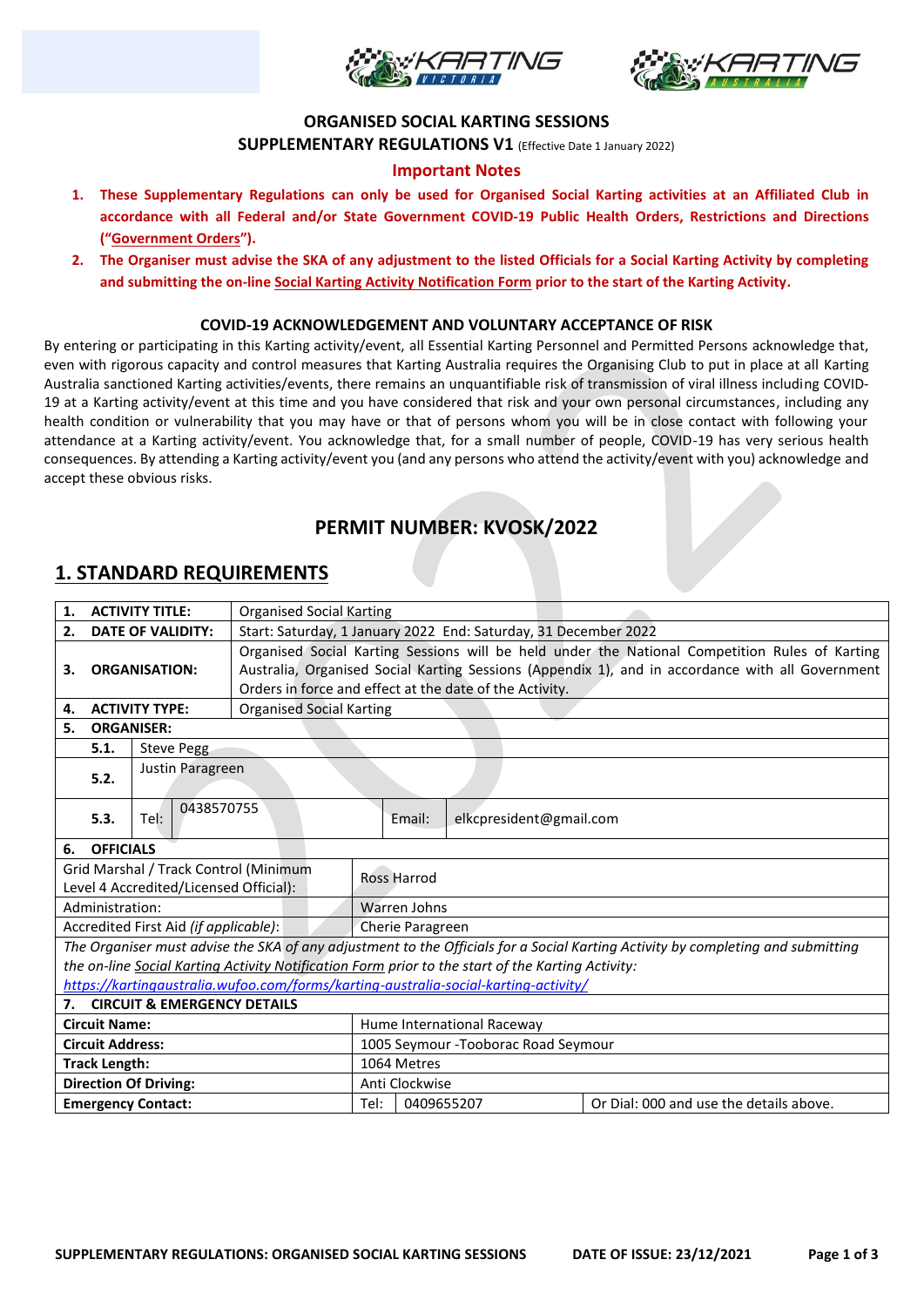



## **2. ADMINISTRATION**

| 1. |      | Any KA licence holder can participate in the Social Activity session                                                                                                                                                           |  |  |  |
|----|------|--------------------------------------------------------------------------------------------------------------------------------------------------------------------------------------------------------------------------------|--|--|--|
| 2. |      |                                                                                                                                                                                                                                |  |  |  |
| 3. |      | The Club must maintain a register of all permitted persons who enter the Circuit for the activity.                                                                                                                             |  |  |  |
|    |      | The Age Divisions offered must be in accordance with the Karting Australia Appendix 1 - Organised Social Karting<br>Activity.                                                                                                  |  |  |  |
| 4. |      | Cadet 9, Cadet 12 and 4SS Cadet Drivers are permitted on a Track at the same time.                                                                                                                                             |  |  |  |
|    |      | Junior Drivers are not permitted on the Track with any other age division.<br>$\bullet$                                                                                                                                        |  |  |  |
|    |      | Senior Drivers are not permitted on the Track with any other age division.                                                                                                                                                     |  |  |  |
| 5. |      | <b>BOOKING</b>                                                                                                                                                                                                                 |  |  |  |
|    | 5.1. | The number of positions in the Activity may be limited by Government Orders. If so, a Driver will be required to reserve                                                                                                       |  |  |  |
|    |      | their position in the Karting Activity before it starts. Bookings will be accepted strictly on a 'first come first served'                                                                                                     |  |  |  |
|    |      | basis.                                                                                                                                                                                                                         |  |  |  |
|    | 5.2. | Bookings for this Activity are recommended to be confirmed in advance and can be made online at:                                                                                                                               |  |  |  |
|    |      | www.trybooking.com                                                                                                                                                                                                             |  |  |  |
| 6. |      | <b>BOOKING FEE: Free</b>                                                                                                                                                                                                       |  |  |  |
|    |      |                                                                                                                                                                                                                                |  |  |  |
|    |      |                                                                                                                                                                                                                                |  |  |  |
| 7. |      | <b>ADMINISTRATION LOCATION</b>                                                                                                                                                                                                 |  |  |  |
|    | 7.1. | Out Grid                                                                                                                                                                                                                       |  |  |  |
| 8. |      | <b>ADMINISTRATION CHECKING &amp; SCRUTINEERING</b>                                                                                                                                                                             |  |  |  |
|    | 8.1. | Prior to entering the Track, all Drivers are to:                                                                                                                                                                               |  |  |  |
|    |      | Ensure that the kart complies with the relevant Class Rules.<br>$\bullet$                                                                                                                                                      |  |  |  |
|    |      | Certify that the kart has been checked for safety compliance and that it is safe for use.<br>$\bullet$                                                                                                                         |  |  |  |
|    |      | Confirm their acceptance of the "Exclusion of Liability, Indemnity, Release and Voluntary Assumption of Risk by<br>$\bullet$<br>entering the Circuit" and participating in the recreational activities conducted at the venue. |  |  |  |
|    |      | Certify that they have a current KA Licence relevant for the class of kart that they intend to drive.<br>$\bullet$                                                                                                             |  |  |  |
|    |      | The above details are to be either completed:                                                                                                                                                                                  |  |  |  |
|    |      | Before arrival by clicking this link (https://kartingaustralia.wufoo.com/forms/organised-social-karting-activity-                                                                                                              |  |  |  |
|    |      | form/) or                                                                                                                                                                                                                      |  |  |  |
|    |      | On arrival and before entering the Track by scanning the "Social Karting Form" QR Code Poster located adjacent                                                                                                                 |  |  |  |
|    |      | to the Administration point.                                                                                                                                                                                                   |  |  |  |
|    |      |                                                                                                                                                                                                                                |  |  |  |

# **3. SPECIFIC COVID-19 RESTRICTION AND MITIGATION REQUIREMENTS**

**COVIDSafe ACTION PLAN (When required at law)**

The Club has completed a COVIDSafe Action Plan and submitted it to the relevant State Government Department. All actions identified as being required to be done to create a COVIDSafe Event and Club facility must be carried out prior to and during the Event.

| 1. |      | PERMITTED AND NON-PERMITTED PERSONS                                                                              |
|----|------|------------------------------------------------------------------------------------------------------------------|
|    |      | No person who has symptoms consistent with COVID-19 (this includes any fever, respiratory                        |
|    | 1.1. | symptoms, shortness of breath, sore throat, cough, lack of smell or fatigue) is permitted to attend              |
|    |      | the Circuit or participate in the Event.                                                                         |
|    |      | Any person who starts to feel unwell or to exhibit symptoms of COVID-19 during the Event must                    |
|    | 1.2. | immediately avoid contact with all persons at the Circuit and MUST IMMEDIATELY LEAVE the                         |
|    |      | Circuit.                                                                                                         |
|    |      |                                                                                                                  |
|    |      |                                                                                                                  |
|    |      | Note - The number chosen in 2.1 must not exceed the maximum number of people permitted to gather under State     |
| 2. |      | Public Health Authority Orders/Directions/Regulations.                                                           |
|    |      | SOCIAL DISTANCING AND DENSITY REQUIRMENTS                                                                        |
|    | 2.1. | Essential Karting Personnel and Permitted Persons are not permitted to gather in groups greater than 10 while in |
|    |      | attendance at the Event. (Delete if no limit on Group size by the State Government required)                     |
|    | 2.2. | Government prescribed Social Distancing measures must always be observed.                                        |